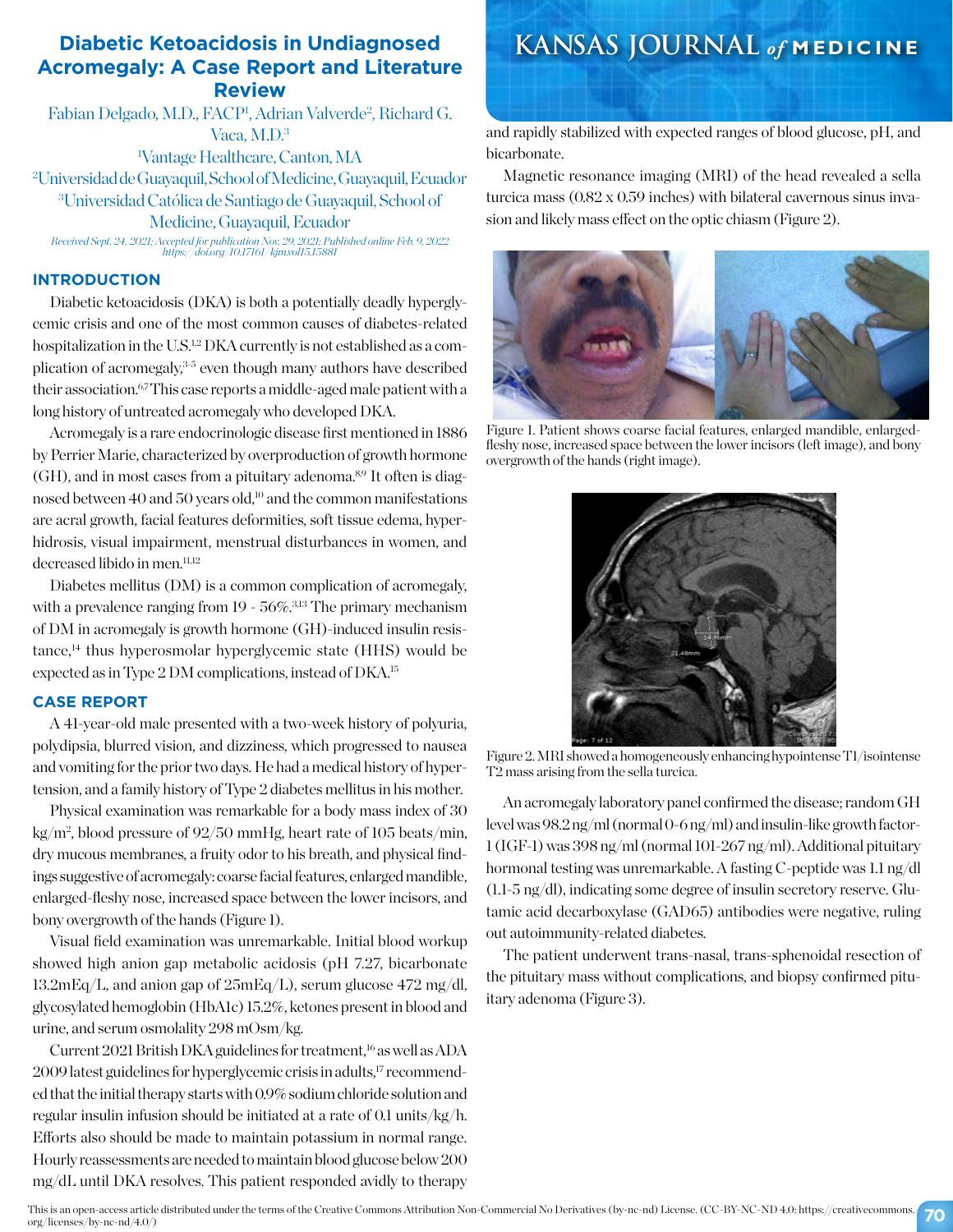# **KANSAS JOURNAL** *of* **MEDICINE**

**DIABETIC KETOACIDOSIS IN ACROMEGALY** *continued.*



Figure 3. Pituitary adenoma composed of uniform, monomorphic polygonal cells arrayed in cords, with evidence of modest mitotic activity (400X).

Discharged treatment included subcutaneous insulin and metformin. At two-week follow-up, his coarse facial features slightly improved (Figure 4). At two months, the IGF-1 remained elevated at 837 ng/ ml (98-261), indicating residual tumor. The patient was scheduled for a second MRI of the sella and consultation for stereotactic radiation therapy. Unfortunately, the patient was lost to follow-up.



Figure 4. Improvement of coarse facial features two weeks post-surgery.

### **DISCUSSION**

The DKA episode was the initial presentation of the acromegaly in this patient. It was likely due to a combination of severe insulin resistance from acromegaly and impaired insulin secretion (or relative insulin deficiency) from chronic undiagnosed hyperglycemia. Although there are a few reports of DKA as a complication of acromegaly.<sup>67</sup> the association was not well established.

Diabetes mellitus is a common complication of GH excess and caused by hepatic and peripheral insulin resistance.18 At the hepatic level, GH increases gluconeogenesis and glycogenolysis. Peripherally, GH inhibits glycogen synthesis and glucose oxidation.19 Growth hormone excess also causes increased lipolysis and, as a consequence, an increase in free fatty acid, which may contribute to insulin resistance.<sup>20</sup>

Diabetic ketoacidosis occurs in the presence of insulin deficiency and excess of counterregulatory hormones like GH.7 The diabetogenic effect of GH initially is compensated by hyperinsulinemia;<sup>21</sup> if GH excess remains, fasting hyperglycemia may develop, often corresponding with a fall in fasting insulin levels. Finally, the insulin response to

carbohydrate exposure is decreased,<sup>14</sup> which could result in  $\rm{DKA}^{6,7}$ 

 Islet cells may undergo progressive changes when exposed to prolonged high levels of GH, which could result in cell degeneration, a reduction in insulin production, and finally DKA.22 However, this mechanism has been borne out only in animal studies. An autopsy from an acromegalic woman who became diabetic and required insulin showed larger and more abundant islets with hypergranular beta cells,<sup>23</sup> suggesting the initial hyperglycemic state with normal insulin secretion.

Another plausible explanation was that acromegalic patients who develop DKA might have DM independent of their acromegaly.24 Two important risk factors for DM secondary to acromegaly are hypertension and a positive family history of DM.13 Both were present in our patient. In these patients, chronic glucose toxicity leads to insulin resistance and contributes to impairment of insulin secretion.25

Our patient had characteristics of ketosis prone, antibody-negative diabetes mellitus according to the A  $\beta$  classification system,<sup>26</sup> in which it was hypothesized that chronic hyperglycemia increases susceptibility of the beta cell to desensitization and alters post-insulin receptor signaling.<sup>27</sup>

Endocrine remission occurs in 50% of GH-secreting macroadenomas after surgery.14 Remission was not seen in this patient, owing to the presence of an unresected tumor in his cavernous sinuses. During follow-up, the IGF-1 level remained elevated, reflecting the presence of residual tumor. In previous case reports of DKA in acromegalic patients, complete discontinuation of insulin therapy was possible after GH level normalization.7,24,28 In our patient, the clinical scenario indicated that insulin discontinuation would not be possible, presumably due to persistent GH-induced insulin resistance that could yield another DKA episode.

If the patient was not lost to follow-up, further treatment or cure of his acromegaly would have revealed the extent to which his hyperglycemia and DKA were the result of acromegaly.

## **LIMITATIONS**

Our patient had the phenotype for Type 2 DM, with obesity, age greater than 30 years, and a positive family history. This may have led to an atypical presentation of Type 2 DM rather than acromegaly-related DKA.

### **CONCLUSIONS**

Growth hormone excess in acromegaly antagonizes insulin action both at the hepatic level and peripherally, making DKA an unlikely complication. It might be caused by B-cell failure due to chronic hyperglycemia. DKA can be managed with positive results, as well as hyperglycemic state after DKA control, until remission of the secreting-GH pituitary adenoma. This case report suggested that DKA was a possible complication of acromegaly and that it should be recognized as one.

### **REFERENCES**

 $1$  Kim S. Burden of hospitalizations primarily due to uncontrolled diabetes: Implications of inadequate primary health care in the United States. Diabetes Care 2007; 30(5):1281-1282. PMID: 17290038.

<sup>2</sup> Dhatariya KK, Vellanki P. Treatment of diabetic ketoacidosis (DKA)/ hyperglycemic hyperosmolar state (HHS): Novel advances in the management of hyperglycemic crises (UK versus USA). Curr Diab Rep 2017; 17(5):33. PMID: 28364357.